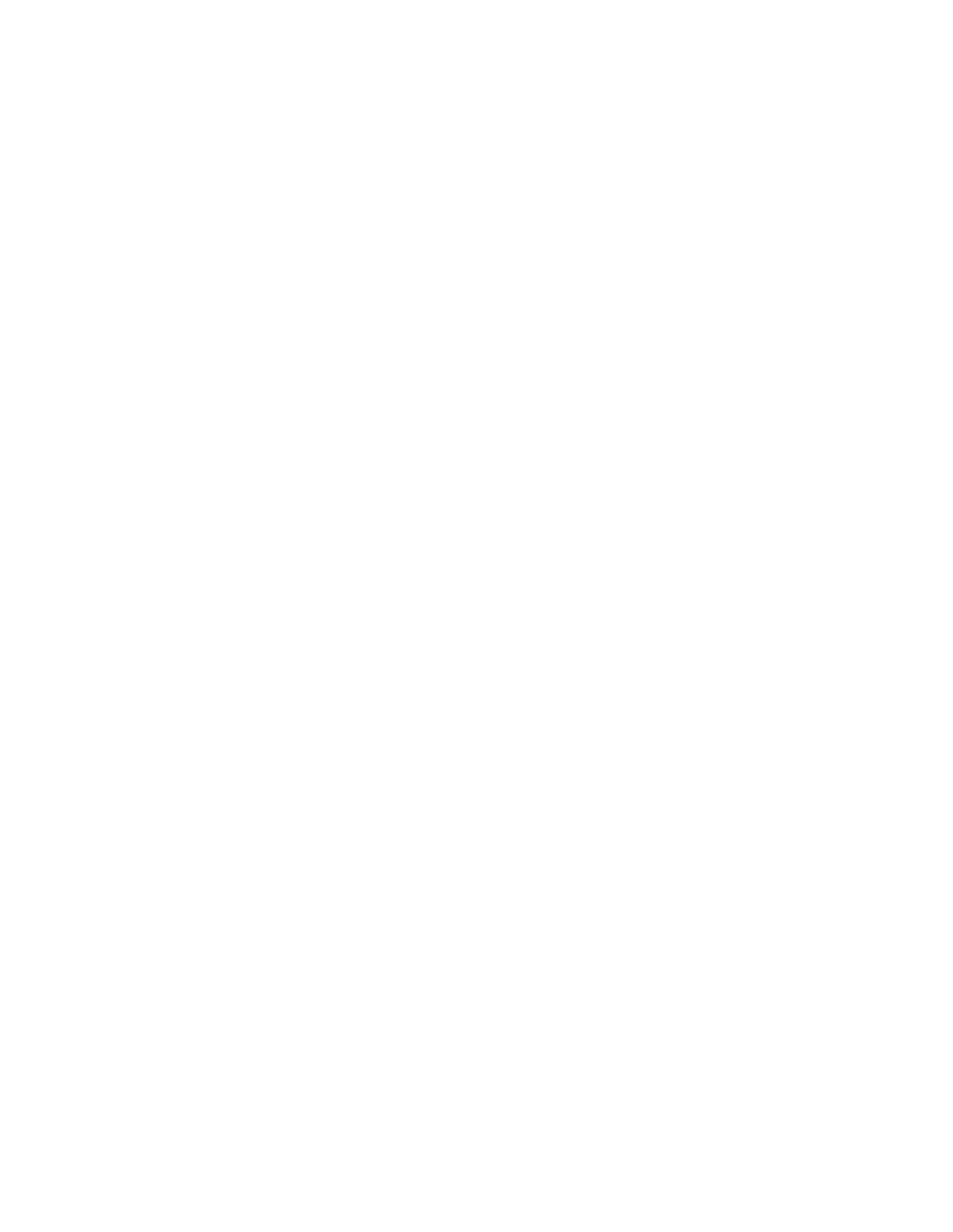#### **BURKE, Justice.**

[¶1] Appellant, DLH, challenges the district court's order granting the adoption of his four-year-old son, AMP, without Appellant's consent. We affirm.

#### *ISSUE*

[¶2] The parties raise the following issue:

Whether the district court abused its discretion in granting JJA's adoption of AMP without Appellant's consent pursuant to Wyo. Stat. Ann.  $\S$  1-22-110(a)(iv), due to Appellant's willful failure to pay child support for a period of one year prior to the filing of the adoption petition, and his failure to bring his child support obligation current within 60 days after service of the petition.

## *FACTS*

[¶3] Appellant and JLA are the biological parents of AMP, who was born on October 11, 2007. They lived together for a period of time but never married. Appellant moved to Mississippi to live with his father in June of 2009. In July, 2009, an order was entered establishing paternity and requiring Appellant to pay \$259.00 per month towards the support of AMP.

[¶4] Shortly after his arrival in Mississippi, Appellant found part-time employment at a sporting goods store, and worked there until December, 2009, when he was terminated for "Job Abandonment." He paid child support while employed, but stopped making support payments in January, 2010. In November, 2010, Appellant enlisted in the United States Air Force. He moved out of his father's home in January, 2011 to begin basic training, and he completed his training in March, 2011. As of January, 2012, Appellant had not made a child support payment since January, 2010.

[¶5] JLA and JJA began living together in August, 2010 and married in December of that year. They maintain a home in Torrington, Wyoming, and AMP resides with them. On March 4, 2011, JJA filed a petition in district court seeking to adopt AMP. JLA joined the petition. The petition alleged that Appellant's consent to the adoption was not required pursuant to Wyo. Stat. Ann.  $\S 1-22-110(a)(iv)$  because he had willfully failed to contribute to the support of AMP for a period of one year immediately prior to the filing of the petition to adopt. Appellant was served with notice of the petition on April 6, 2011. He was also provided the statutorily required notice that he had 60 days to pay his past due child support obligation, which amounted to \$5,064.68.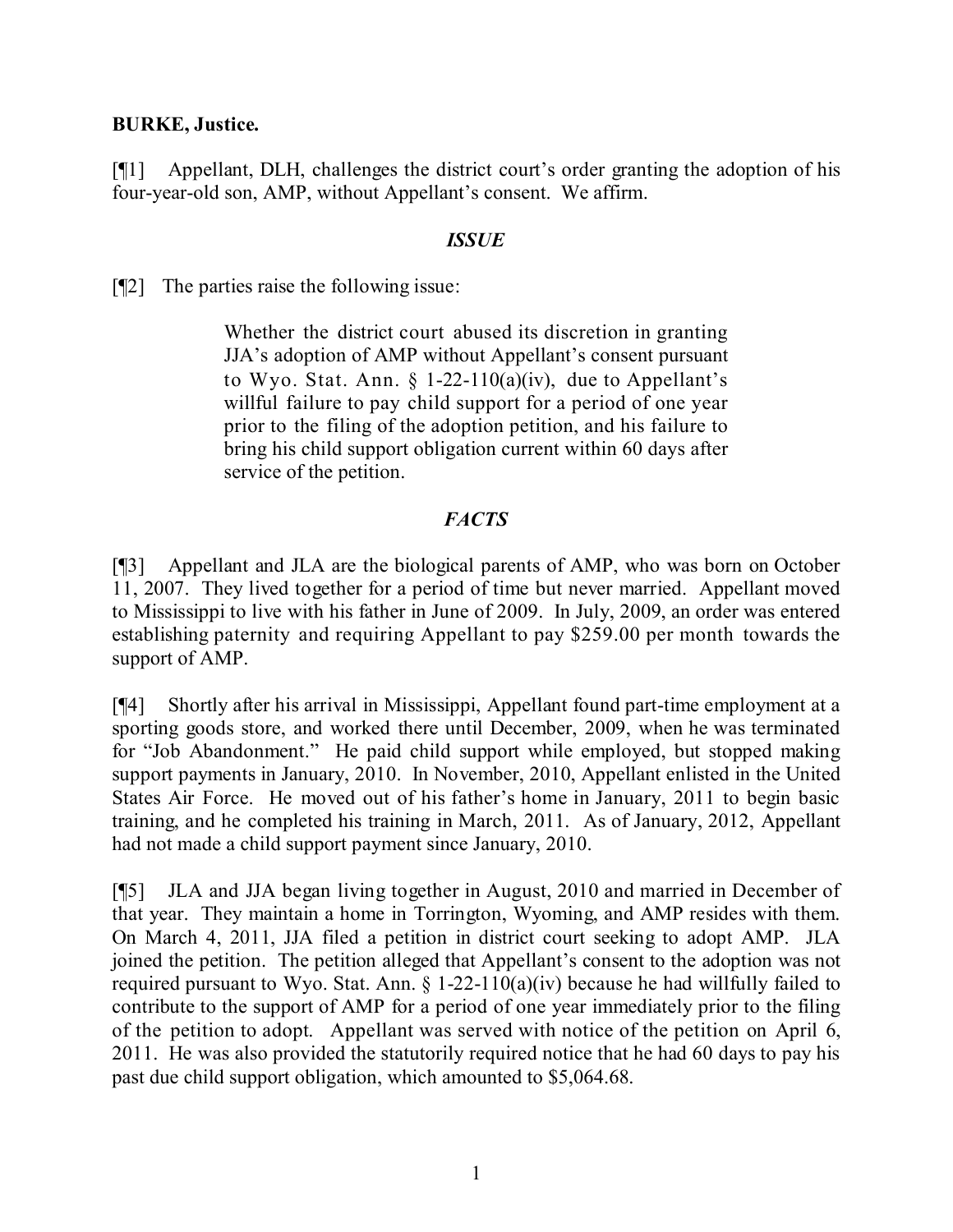# [¶6] Appellant responded to the petition by filing a note with the clerk of court, stating

I, [DLH], will not relinquish my rights as the father of [AMP]. I do not give permission to [JJA] to adopt [AMP].

For the past year I have not been able to pay my child support due to the fact that I was unemployed and could not find employment. I have recently joined the United States Air Force and graduated Basic Military Training on March 11. I am now receiving steady payment and plan to start making child support payments regularly.

Appellant did not otherwise appear in the action. A hearing was held and a final decree of adoption was entered on June 16, 2011. On September 19, 2011, Appellant filed a Motion to Set Aside Judgment and Final Decree of Adoption. The motion alleged that the decree should be set aside because Appellant was a member of the United States Air Force when served with the adoption petition and was entitled to appointment of counsel to represent him pursuant to 50 U.S.C. app. § 521. Appellees resisted the motion. After holding a hearing, the district court granted the motion and set aside the decree of adoption.

[¶7] Subsequently, Appellant obtained counsel and filed an answer contesting the allegations in the petition. A trial was held on February 17, 2012. Although he conceded that he had not paid any child support for more than one year prior to the filing of the petition, he contended that the failure to make the support payments was not willful. He also conceded that he had not paid the arrearages within 60 days of service of the petition to adopt, but contended that the failure to pay arrearages was also not willful.

[¶8] On February 22, 2012, the district court issued a decision letter finding in favor of Appellees. The district court concluded that clear and convincing evidence established that the adoption should be granted without consent due to Appellant's willful failure to pay child support from March, 2010 to March, 2011, and his failure to bring the support obligation current within 60 days after service of the petition in violation of Wyo. Stat. Ann. § 1-22-110(a)(iv). The Final Decree of Adoption was entered on February 28, 2012. Appellant timely filed this appeal.

# *STANDARD OF REVIEW*

[¶9] If all statutory elements are met, the power to grant or deny a petition for adoption is within the sound discretion of the district court, and we will not disturb the court's decision absent a clear abuse of that discretion. *In re Adoption of SDL*, 2012 WY 78, ¶ 6, 278 P.3d 242, 244 (Wyo. 2012). In determining whether there has been an abuse of discretion, the ultimate question is whether the court could reasonably have concluded as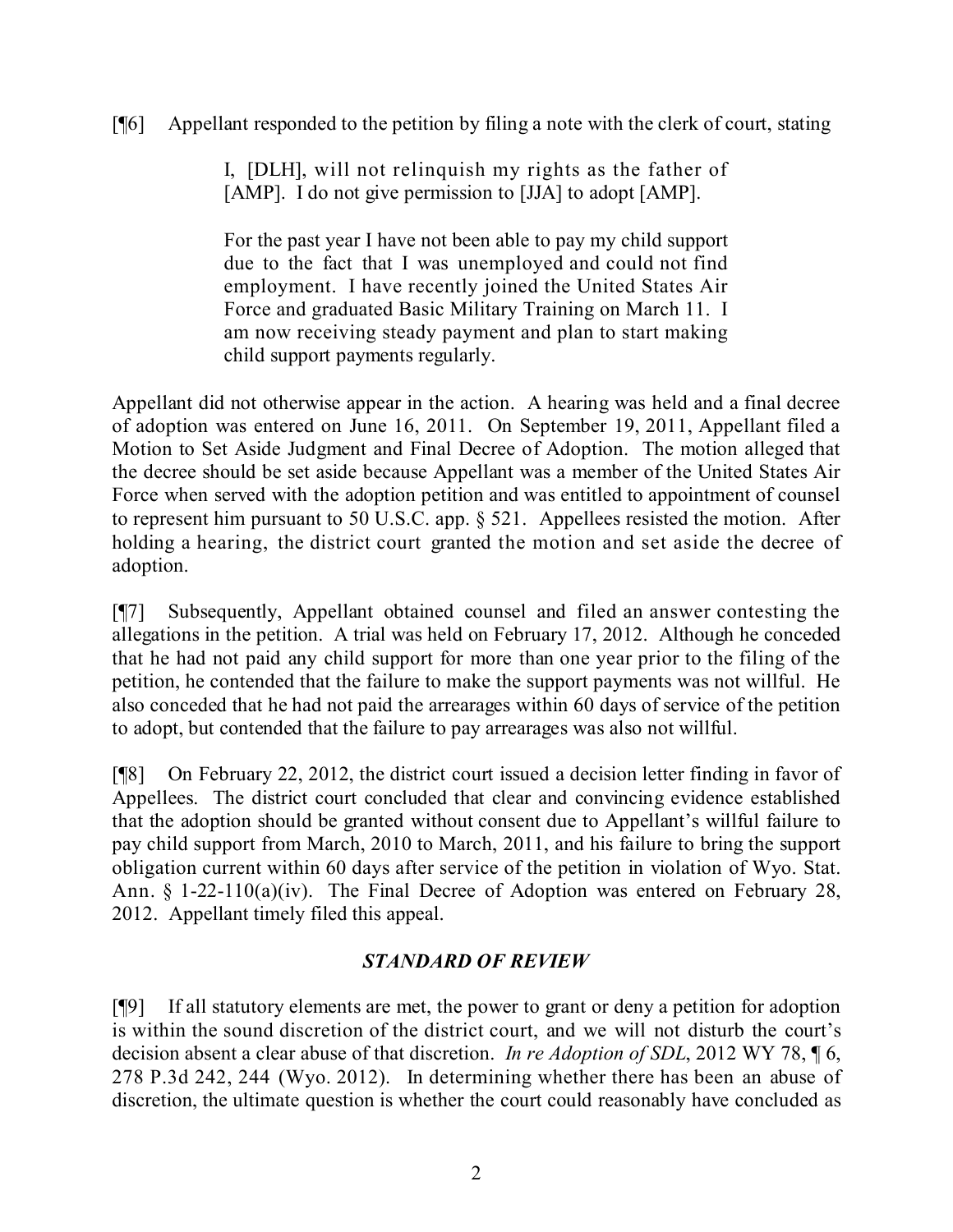it did. *Id.* Our review also entails an evaluation of the sufficiency of the evidence to support the district court's decision. *JO v. State, Dep't of Family Servs. (In the Interest of RE)*, 2011 WY 170, ¶ 11, 267 P.3d 1092, 1096 (Wyo. 2011). We apply our traditional principles of evidentiary review when a party challenges the sufficiency of the evidence supporting an adoption without consent. On appeal, the evidence is examined in the light most favorable to the party prevailing below, assuming all favorable evidence to be true while discounting conflicting evidence presented by the unsuccessful party. *EOS v. JLS (In re Adoption of RMS)*, 2011 WY 78, ¶ 8, 253 P.3d 149, 151 (Wyo. 2011).

#### *DISCUSSION*

[¶10] JJA and JLA petitioned for adoption without Appellant's consent pursuant to Wyo. Stat. Ann. § 1-22-110(a)(iv) (LexisNexis 2009), which provides, in relevant part, as follows:

## **§ 1-22-110. When adoption permitted without consent.**

(a) . . . [T]he adoption of a child may be ordered without the written consent of a parent or the putative father if the court finds that . . . the nonconsenting parent or parents have:

. . .

(iv) Willfully failed to contribute to the support of the child for a period of one (1) year immediately prior to the filing of the petition to adopt and has failed to bring the support obligation current within sixty (60) days after service of the petition to adopt[.]

[¶11] A district court's determination that a parent's consent for an adoption is not required effectively terminates that parent's parental rights. *In re RMS*, ¶ 10, 253 P.3d at 151. Because the right to associate with one's child is a fundamental right protected by the Wyoming and United States Constitutions, adoption statutes are strictly construed when the proceeding is against a nonconsenting parent, and every reasonable intendment is made in favor of that parent's claims. *MJH v. AV (In re JRH)*, 2006 WY 89, ¶ 13, 138 P.3d 683, 686 (Wyo. 2006). The party requesting adoption bears the burden of proving the existence of at least one of the statutory factors by clear and convincing evidence. *Id.*  Clear and convincing evidence is "that kind of proof which would persuade a trier of fact that the truth of the contention is highly probable." *Id.*, ¶ 13, 138 P.3d at 686-87.

[¶12] Appellant concedes that he made no child support payments during the one-year period from March, 2010 to March, 2011. Indeed, Appellant acknowledged that his last support payment was a \$56.00 payment made in January, 2010. He contends, however,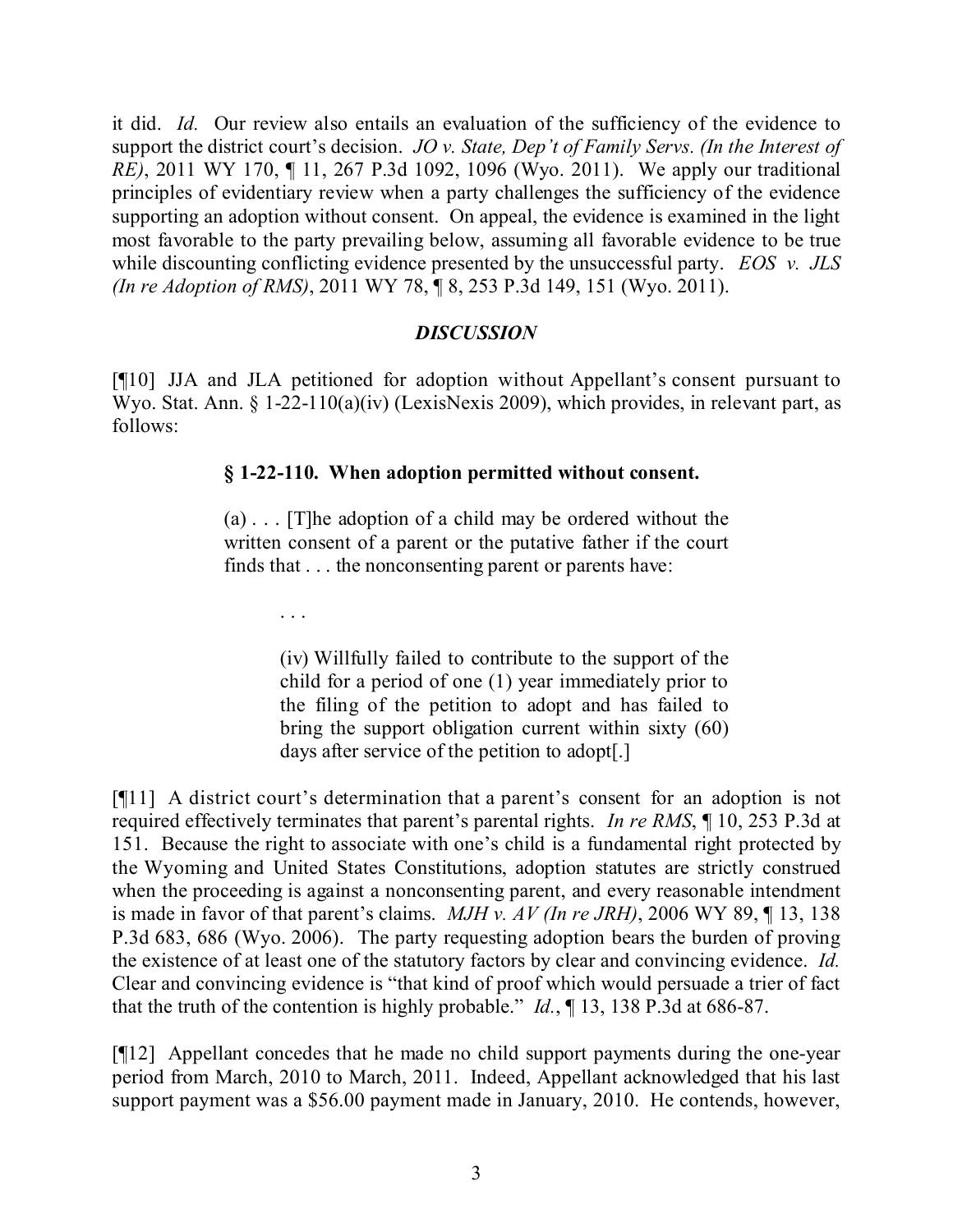that his non-payment of child support was not "willful," as required under Wyo. Stat. Ann.  $\S 1-22-110(a)(iv)$ . He claims that he was "willing to make his court-ordered child support payments but was financially unable to do so" because he was unable to find work. Appellant asserts that his enlistment in the military constituted an effort to better himself and provide for his son, and that from November, 2010 through March, 2011, he was "concentrating on succeeding in Basic Training and getting his career off to a favorable start." Appellant contends that he accrued pay while in Air Force basic training in January, February, and March of 2011, but asserts that he could not make his child support payments because he did not receive his pay until basic training was completed in March. Appellant further contends that his failure to bring his support obligation current within 60 days of the adoption petition does not satisfy Wyo. Stat. Ann.  $\S 1-22-110(a)(iv)$ because "[p]erformance was impossible due to his economic status[.]"

[¶13] As used in the adoption statute, "willfully" means "intentionally, knowingly, purposely, voluntarily, consciously, deliberately, and without justifiable excuse, as distinguished from carelessly, inadvertently, accidentally, negligently, heedlessly or thoughtlessly." *ADA v. SA*, 2006 WY 49, ¶ 9, 132 P.3d 196, 201 (Wyo. 2006). We recently examined the relationship between a parent's alleged "financial inability" to pay child support and the statutory standard of willful nonpayment in *In re Adoption of RMS*. In that case, mother claimed that her failure to pay child support was not willful because she was unemployed and did not have the ability to pay. *Id*., ¶ 13, 253 P.3d at 152. In support of her assertion that "simple proof of her failure to pay is insufficient as a matter of law to justify terminating parental rights," mother cited to this Court's opinion in *TOC v. TND (In re TLC)*, 2002 WY 76, ¶ 27, 46 P.3d 863, 873 (Wyo. 2002), where we stated:

> Clearly, by inclusion of the modifying term "willfully" the statute draws a distinction, as it must, between the parent who though financially able to pay his court-ordered child support is unwilling to do so, and the parent who though willing to pay his court-ordered child support is financially unable to do so. "A natural parent's failure to support his or her child does not obviate the necessity of the parent's consent to the child's adoption, where the parent's financial condition is such that he or she is unable to support the child." 2 Am.Jur.2d *Adoption* § 88 (1994). 1

In *RMS*, however, we concluded that the mother's interpretation of *TLC* was overly

<sup>&</sup>lt;sup>1</sup> As we noted in *RMS*, the discussion in *TLC* related to use of the word "willfully" in subsection (ix) of Wyo. Stat. Ann. § 1-22-110(a), rather than subsection (iv). Nonetheless, we determined that the analysis in *TLC* was relevant in interpreting Wyo. Stat. Ann. § 1-22-110(a)(iv).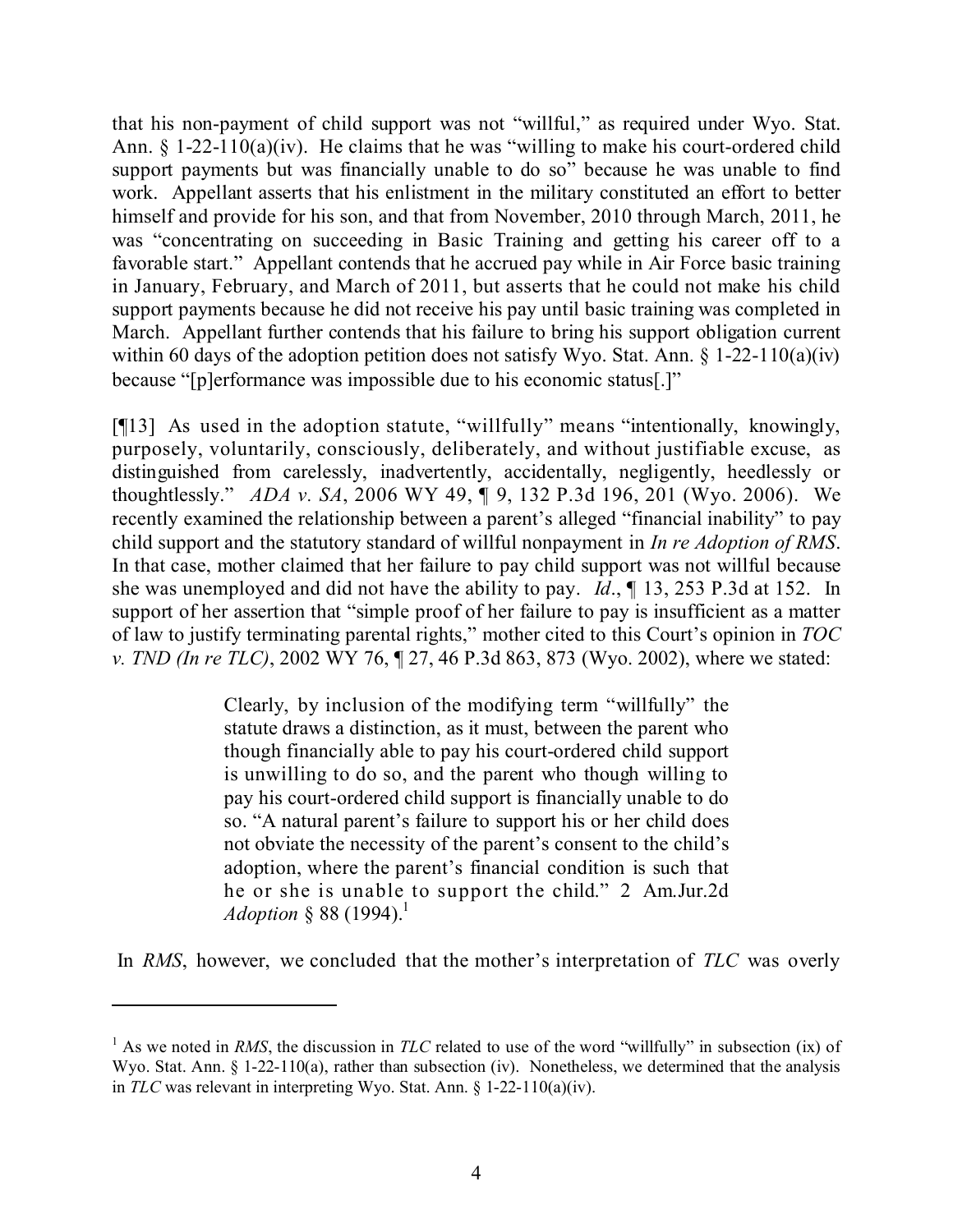broad:

Although we have stated that a parent's inability or lack of means to pay may refute an allegation of willful failure to pay child support, that does not mean a parent's unemployment, and resulting inability to pay child support, is always excusable. A parent has the responsibility to pay child support in accordance with his or her financial ability. *MJH* [*v. AV*, 2006 WY 89], ¶ 17, 138 P.3d [683,] 687 [(Wyo. 2006)]; *TOC* [*v. TND*, 2002 WY 76], ¶ 36, 46 P.3d [863,] 875 [(Wyo. 2002)]. In determining the willfulness of the parent's failure to pay, the "courts should look at whether the parent has demonstrated, through whatever financial means available to him, that the parent has not forgotten his statutory obligation to his child." *TOC*, ¶ 36, 46 P.3d at 875. Willfulness is rarely shown directly and there is often conflicting evidence on the element. Consequently, it is "within the district court's province to weigh the evidence and judge [the] credibility of the witnesses." *CJ* [*v. SA*, 2006 WY 49], ¶ 18, 132 P.3d [196,] 203 [(Wyo. 2006)].

*Id.*, ¶ 14, 253 P.3d at 152. With respect to the facts in *RMS*, we noted that mother had voluntarily ended her employment shortly after the child support order was entered, thereby terminating her means of providing support. *Id.*, ¶ 16, 253 P.3d at 153. We also emphasized that "Although [Mother] testified that she applied for jobs after that, without success, she did not take other steps to improve her prospects of becoming employed such as registering with an employment service or finishing the GED program to enhance her education." *Id.* Further, we found it noteworthy that the mother received \$100 for babysitting her cousin, but "did not pay any of that money toward her child support obligation, despite the fact that her parents were paying for her living expenses." *Id.* In light of these facts, we held that the district court did not abuse its discretion in concluding that clear and convincing evidence showed that the mother had willfully failed to support her child. *Id.*, ¶ 17, 253 P.3d at 153.

[¶14] In the present case, the evidence established that Appellant stopped making child support payments in January, 2010, shortly after termination of his employment with a sporting goods store near his father's home in Mississippi. Although Appellant claims that he did not "voluntarily" relinquish his employment, the record reveals that Appellant's employment was terminated for "Job Abandonment" on December 22, 2009, after he did not receive authorization for time off from the store manager. Appellant testified that he looked for employment from January to May, 2010, but that he was unable to find a job. He stated, however, that he did not enlist a job service agency to help him with his employment search. Additionally, although Appellant had enrolled at a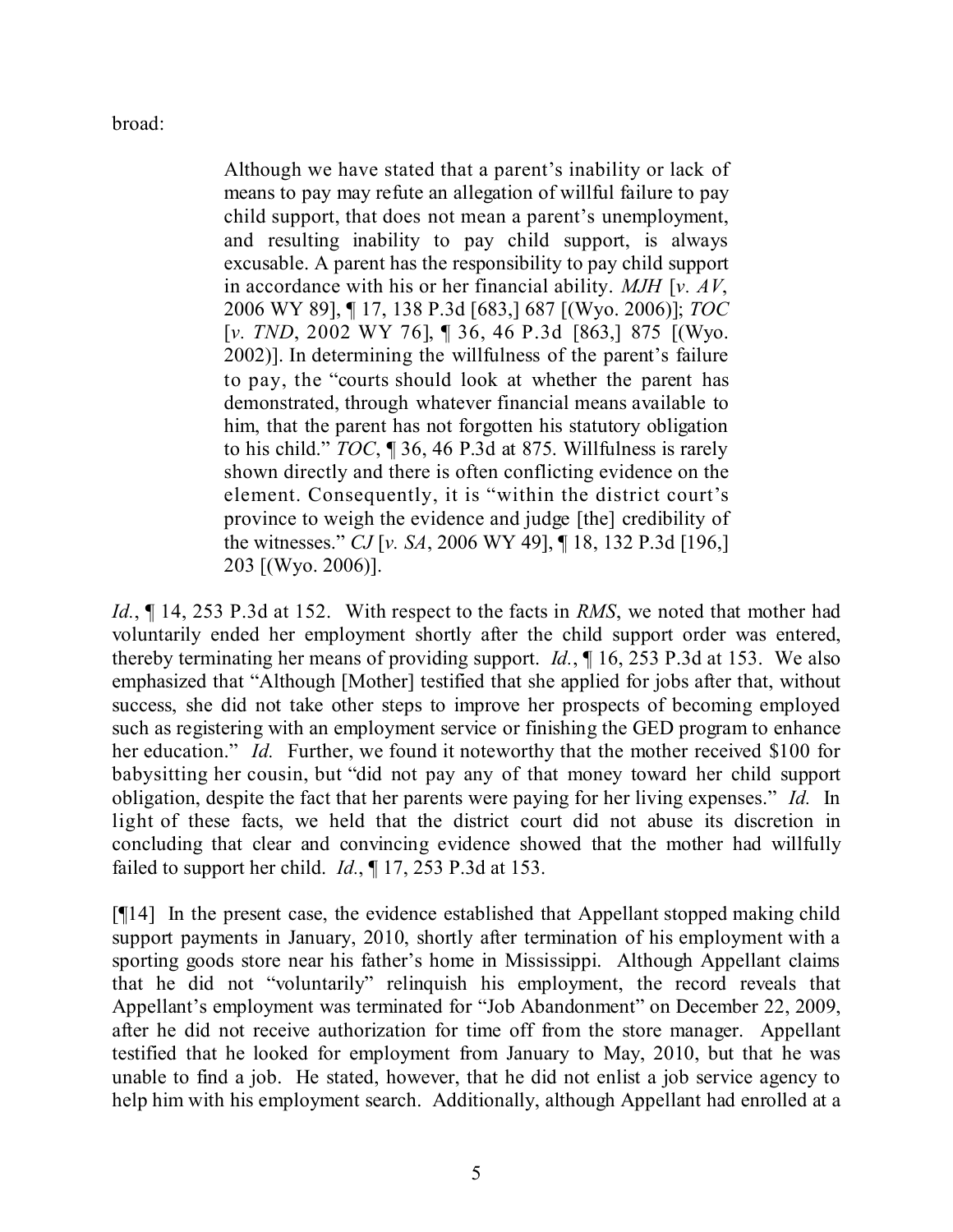community college in the fall of 2009, and took courses while he was employed parttime, he did not return to school in the spring of 2010 and did not seek other forms of training to improve his employment prospects.

[¶15] In May, Appellant became interested in joining the Air Force. Notably, however, Appellant did not enlist in the Air Force until November, approximately six months later. Appellant stated that, from May to November, he "was still looking for a part-time job, [but] didn't want to have to go in and tell [prospective employers] I need a job[,] and get the job[,] and then six months later say I have to quit because I am going into the military[.]" Appellant testified that he helped his extended family by babysitting and painting, but stated he did not ask to be compensated for this work. Further, despite the fact that Appellant was physically and mentally capable of working, and had free access to the use of his father's lawn mower, he testified that "There in Jackson[, Mississippi], there is a lot of lawn mowing business, and I couldn't find anybody that would have me mow their lawn." Appellant stated that he did not mow his father's lawn because his father had not asked him to do so. During the time that Appellant lived in Mississippi, from June, 2009 to January, 2011, his father provided him with housing, food, utilities, and transportation, and occasionally provided money to use for entertainment or eating out. Appellant, however, did not use any of this money to contribute to his child support obligation. When asked how he spent his time, aside from communicating with an Air Force recruiter during the months of May to November, Appellant stated that he would "[h]ang around the house, help my dad clean up, anything he needed to do, needed around the house."

[¶16] In January, 2011, Appellant moved to Texas for basic training, which he completed in March. Pay stubs introduced at the adoption hearing indicated that Appellant had received over \$2,000.00 from his employment with the Air Force in January and February. It is undisputed that Appellant did not contribute any of this pay to the support of his child. Appellant testified, however, that he did not receive any pay during his time in basic training. He stated that "I think what happened is when you go to basic [training], you can get kicked out of the basic if you don't meet the standard; so then I think they don't pay you until you actually graduate[.]" The district court determined that Appellant's testimony was not credible, and concluded that Appellant's pay stubs were the best evidence of his compensation during basic training. We note, however, that the district court's finding that Appellant received pay during this period is not critical to the analysis of whether Appellant's nonpayment was willful. Even if the district court had accepted Appellant's testimony, the court was still confronted with undisputed evidence that Appellant did not contribute any of his pay towards his child support obligation in March, when his basic training ended, or at any time prior to the adoption hearing in this case. Appellant's failure to pay his child support obligation in March, 2011, is especially significant in light of the fact that he was not served with the petition for adoption until April 6th.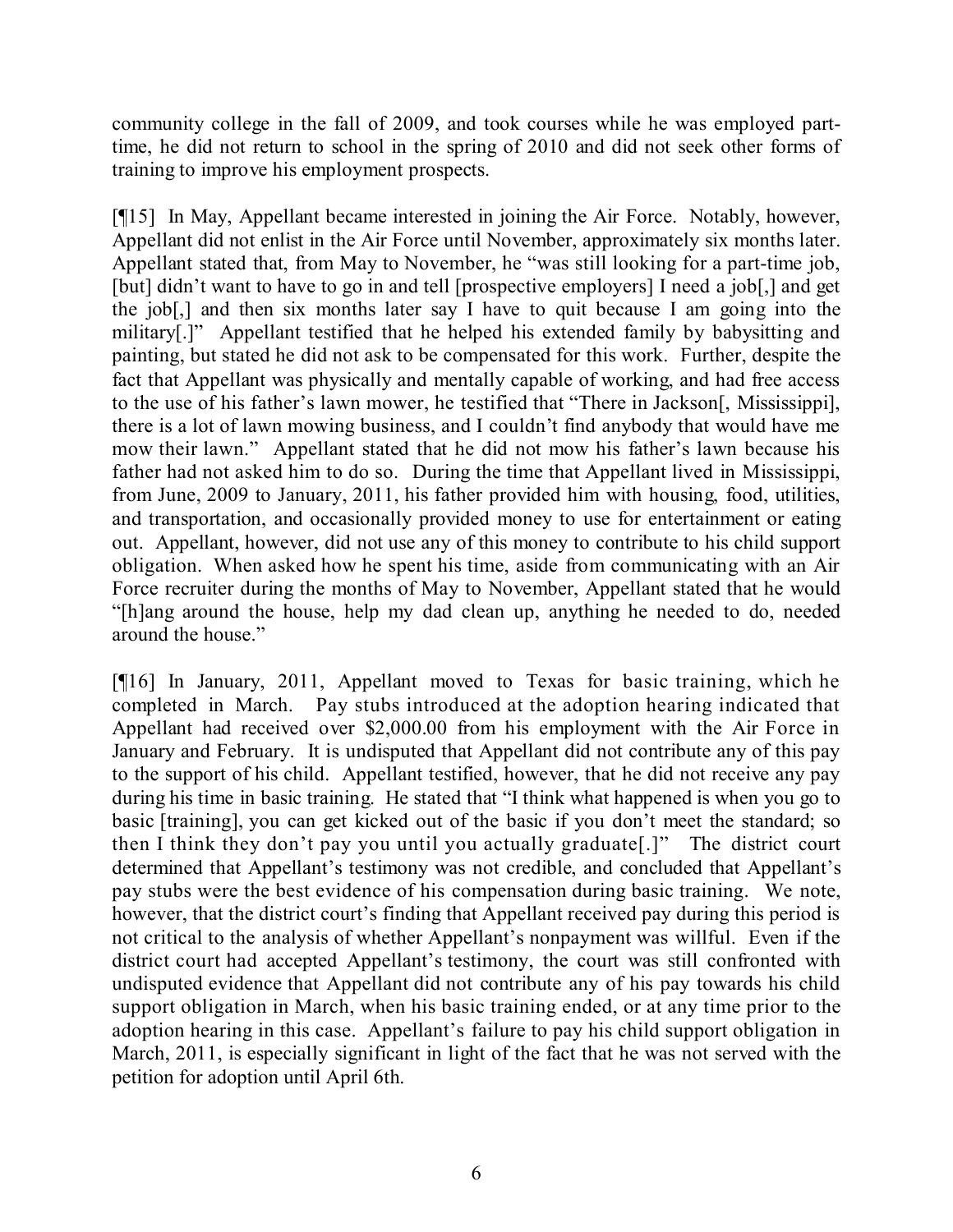[¶17] With respect to his failure to pay child support after his basic training ended, Appellant testified that he attempted to create a "military allotment" in March so that his child support payments would be automatically deducted from his paychecks. He stated that "I tried to set up an allotment, and the finance, they didn't have any  $-$  they don't  $-$ They are not exactly on top of things sometimes, and they messed up on my paperwork for it." He later testified, however, that "I talked to financing in Texas, and they wouldn't do it, and then the first time I was able to get it was in the fall [of 2011] to actually start the filing of the papers that I needed to set up the allotment." In answers to interrogatories, Appellant had stated that "My first attempt to put in place a military allotment was delayed this fall [2011], and I have restarted that process." As of the date of the hearing, no child support payments had been made from his military income by allotment or otherwise.

[¶18] When Appellant was asked why he did not submit his monthly child support obligation, or pay any of his arrearages in March or April of 2011, irrespective of his attempt to create an allotment, Appellant stated:

> I called to set up, trying to send money, and just send money; and they said I couldn't; I had to have a bank account; and they couldn't give me the bank account number. And then I had to set up an allotment for that. They wouldn't, per se, give me a bank account number to send money in to.

Appellant stated that he had not thought of obtaining a cashier's check or money order to submit his child support payment. While Appellant claimed that he had considered using money from his first military paycheck to pay child support, he acknowledged that this plan did not come to fruition. Further, although Appellant stated in answers to interrogatories that he had "received some money and will be sending it to the Court this morning," no payment had been made as of the hearing date, and Appellant testified that the funds he had planned to use to pay his child support were from an anticipated tax refund.

[¶19] The district court found that Appellant was not a credible witness, and summarized its findings with respect to Appellant's credibility in its decision letter:

> 21. The Court finds [DLH's] claims of seeking employment completely incredible. He did not consult any employment agency. He remained unemployed for over a year. He did not expand his job search [or] move to a location with jobs.

> 22. From January 11, 2011, to March 14, 2011, [DLH] was in basic training. He claimed that he was not paid for his time in basic training. When confronted with pay stubs showing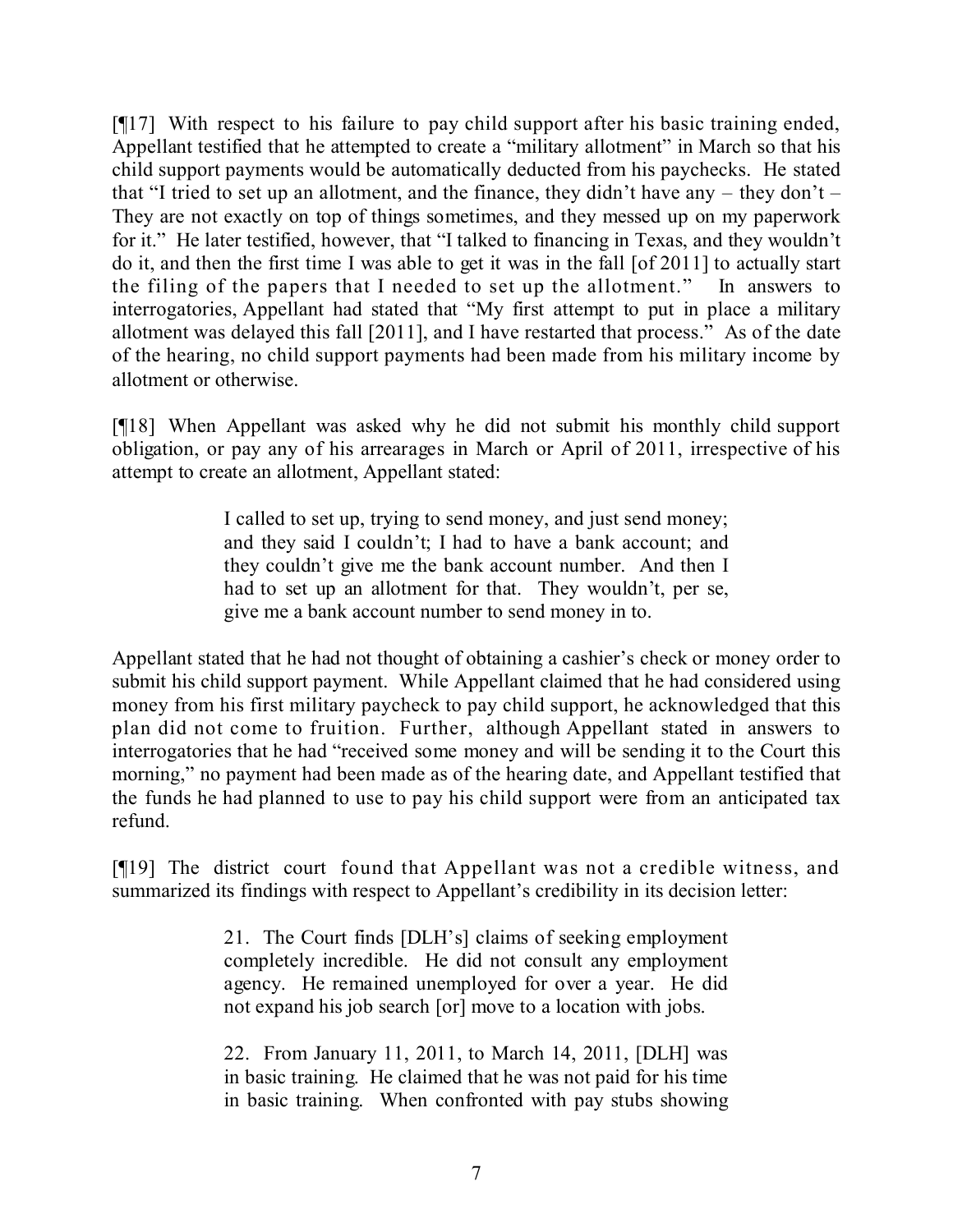he accrued \$2,262 in wages prior to March 2011, [DLH] acknowledged that he must have been paid, but he was unable or unwilling to disclose when those payments occurred.

23. . . . The Court finds that the pay stubs accurately reflect [DLH's] net income.

. . .

25. The Court in general finds [DLH] lacking in credibility, based on his attempts to mis-state his income for the Air Force, his incorrect explanation of his job termination, and his lack of effort at obtaining employment.

Based, in part, on these credibility findings, the court concluded that clear and convincing evidence established that Appellant had willfully ignored his obligation to support his son:

> [DLH] willfully ignored his obligation to support his son. He abandoned a job which enabled him to pay support. Then he willingly accepted financial assistance from his father, but never passed along any of that assistance to his son. [DLH] claims that he looked for work, but in fact he never contacted an employment agency or office. He decided to enlist in the Air Force, and was content to not work while waiting for the right opportunity to open with the Air Force.

> [DLH] did not petition to have his support obligation reduced. Although he performed some various services for family members, he determined not to ask them for pay. He did not contact the Court or [JLA] to arrange for some partial payment. Instead, [DLH] completely ignored his obligation to support A.M.P. from January [2010], to the present.

> While in the Air Force, [DLH] received housing in addition to his net pay. He could have contributed significant portions of his net pay to support A.M.P. The Air Force paid [DLH] for his basic training, which ended [on] March 14, 2011. [DLH] did not contribute any of that pay to the support of A.M.P. The Air Force regularly paid [DLH] twice a month after he was served with notice of this case. [DLH] chose not to contribute any of that pay to the support of A.M.P.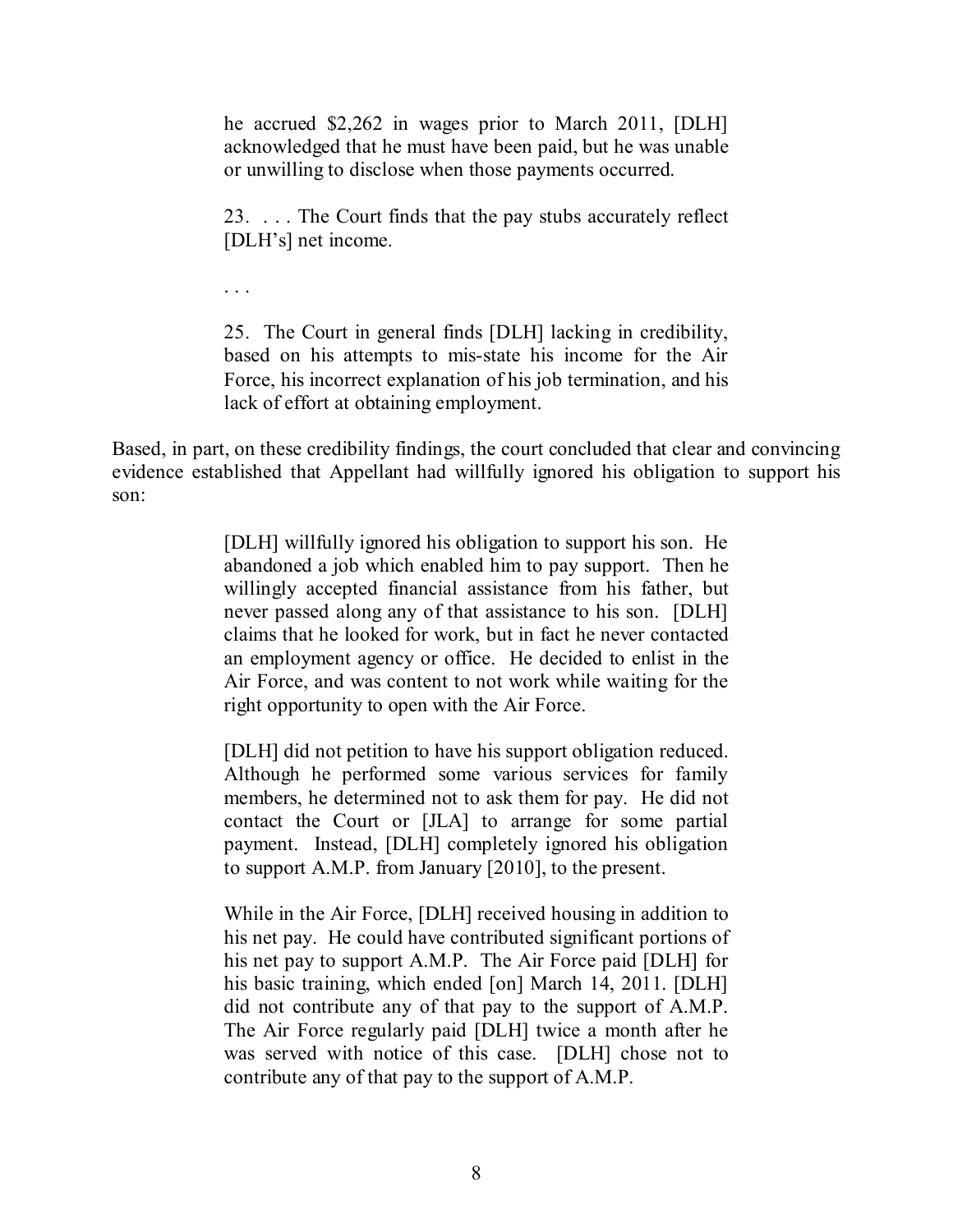Clear and convincing evidence establishes that [DLH] **willfully** failed to pay support for more than one (1) year before this petition was filed on March 4, 2011. He had a job which he abandoned. He did very little, if anything, to obtain employment. He could have paid some of [the] funds his father gave him to support, but chose not to do so. Likewise, he chose not to charge family members for babysitting or house painting. [DLH] was and is capable of working.

(Emphasis in original.)

[¶20] The district court's conclusion that Appellant willfully failed to contribute to the support of his child is supported by the evidence. As in *RMS*, the evidence shows that Appellant did not make a reasonable effort to find employment and support his son. *In re RMS*,  $\parallel$  17, 253 P.3d at 153. Appellant was unemployed for the entire year in 2010, but did not engage the assistance of a job service agency and did not seek to advance his employment prospects by enrolling in college courses or other job training programs. Further, despite Appellant's claim that he did not receive compensation during his time in basic training, the evidence unequivocally established that Appellant received military pay in March, before he was served with the adoption petition. He did not contribute any of that pay to his child support obligation. Additionally, Appellant's credibility was seriously undermined by his shifting testimony as to the timing of his attempt to create a military allotment and the fact that no child support payments had been made via allotment or otherwise as of the date of the adoption hearing, nearly a year after he completed basic training. We must ultimately defer to the district court's assessment of witness credibility. Despite Appellant's claim that his failure to pay child support was not willful, the evidence supports the district court's conclusion that Appellant had willfully ignored his obligation to support his child.

[¶21] The evidence also supports the district court's conclusion that Appellant failed to bring his child support obligation current within 60 days. This fact was undisputed. Nonetheless, Appellant attempts to argue that this non-payment was not willful. We note, however, that Wyo. Stat. Ann.  $\S$  1-22-110(a)(iv) makes no reference to "willfulness" in conjunction with the obligation to make up arrearages within 60 days. Rather, the statute states that adoption may proceed without the consent of a parent if the parent has "Willfully failed to contribute to the support of the child for a period of one (1) year immediately prior to the filing of the petition to adopt *and has failed to bring the support obligation current within sixty (60) days after service of the petition to adopt*." (Emphasis added.) In the second clause of the statute, as opposed to the first, "failed" is not modified by the word "willfully," indicating that the obligation to bring child support payments current exists irrespective of the delinquent parent's state of mind. Because it is undisputed that Appellant did not pay his accumulated arrearages, we cannot find that the district court abused its discretion in determining that this element of Wyo. Stat. Ann.